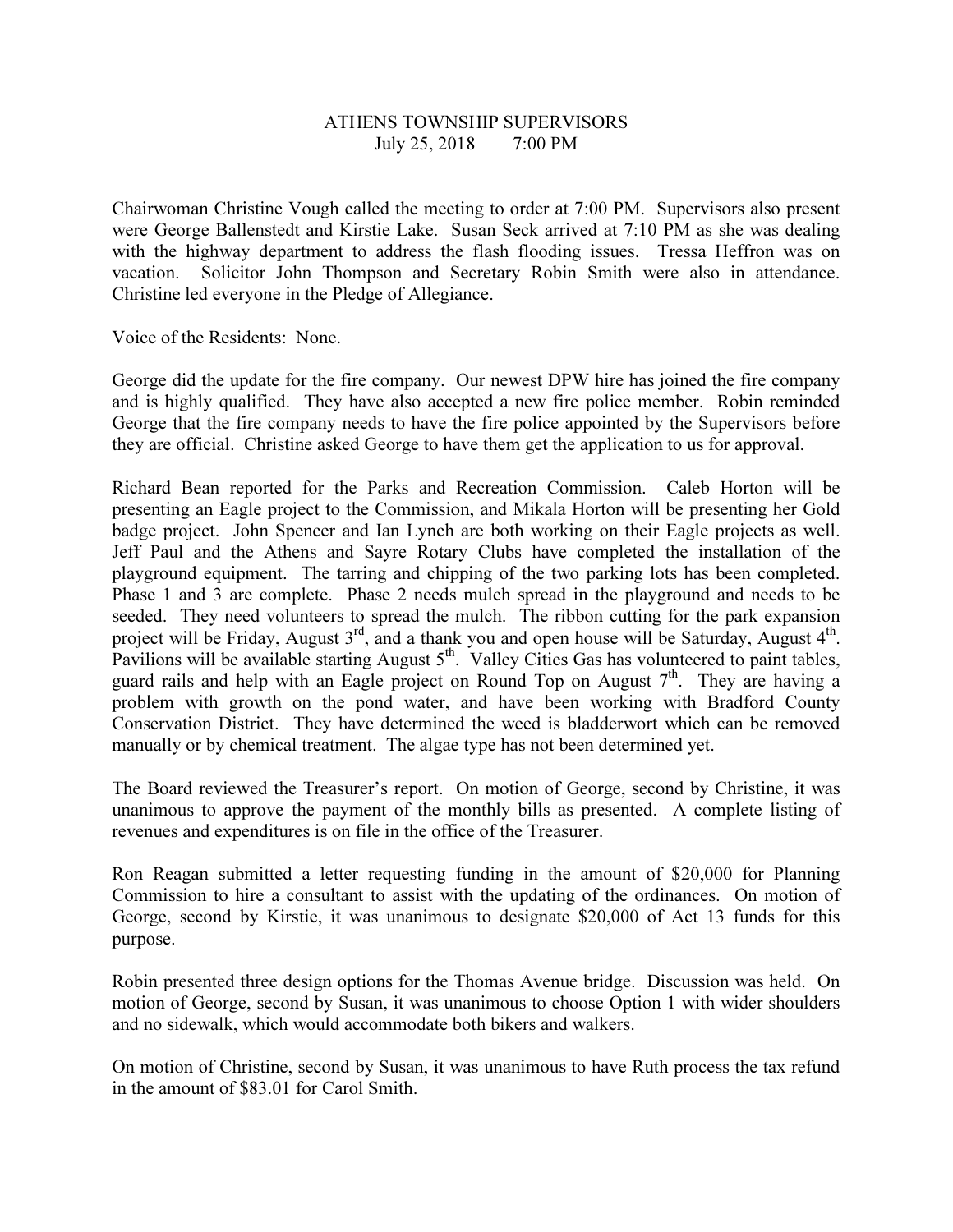Page Two Athens Township Supervisors July 25, 2018

On motion of Kirstie, second by Susan, it was unanimous to adopt the FMLA form from the US Department of Labor as our FMLA form.

On motion of George, second by Kirstie, it was unanimous to send Ruth and Robin (and any Supervisor that would like to attend) to the "Developing Your Township Budget" class on August 22, 2018 in Dallas, PA.

Robin said PSATS will be presenting a free webinar on October 31<sup>st</sup> from noon to 1 PM on "How to Create a Great (and Legal) Fee Schedule". She would like to wait until after that webinar to finalize the fee schedule to make sure we don't miss anything. The Board agreed.

Susan reported that with this storm we have had water everywhere. She also said they did some slurry sealing using budgeted money around the township.

On motion of George, second by Christine, it was unanimous to approve the minutes of June 27th and July  $10^{th}$  as written.

On motion of George, second by Kirstie, it was unanimous to accept the monthly reports as submitted.

Correspondence/Information was as listed in the meeting agenda.

Chairwoman Vough took the Board into executive session at 7:30 PM for personnel, pending litigation and real estate purposes. Robin was excused at 8:25 PM. The regular meeting reconvened at 9:13 and the remaining minutes were taken by Kirstie Lake.

On motion of George, second by Kirstie, it passed to send a letter to the auditors recommending a 3% raise for Susan Seck for 2018, retroactive to January 1, 2018, and a clothing allowance of \$500 for 2018. Susan abstained from the vote.

On motion of Christine, second by Susan, it was unanimous to give Barry and all recycling attendants a 3% raise for 2018, retroactive to January 1, 2018.

On motion of Kirstie, second by Christine, it was unanimous to hire Cheyenne Harkins as a back-up recycling attendant at \$7.25/hour to be added to the roster as soon as all her employment paperwork is complete and passing applicable background checks.

On motion of Susan, second by George, it was unanimous to assign additional duties, including but not limited to, creating time sheets for each employee, making out deposit slips, making copies of checks that come in, writing on check copies what they're for, matching invoices to statements and marking with account numbers; the motion to assign duties to Cindy provided